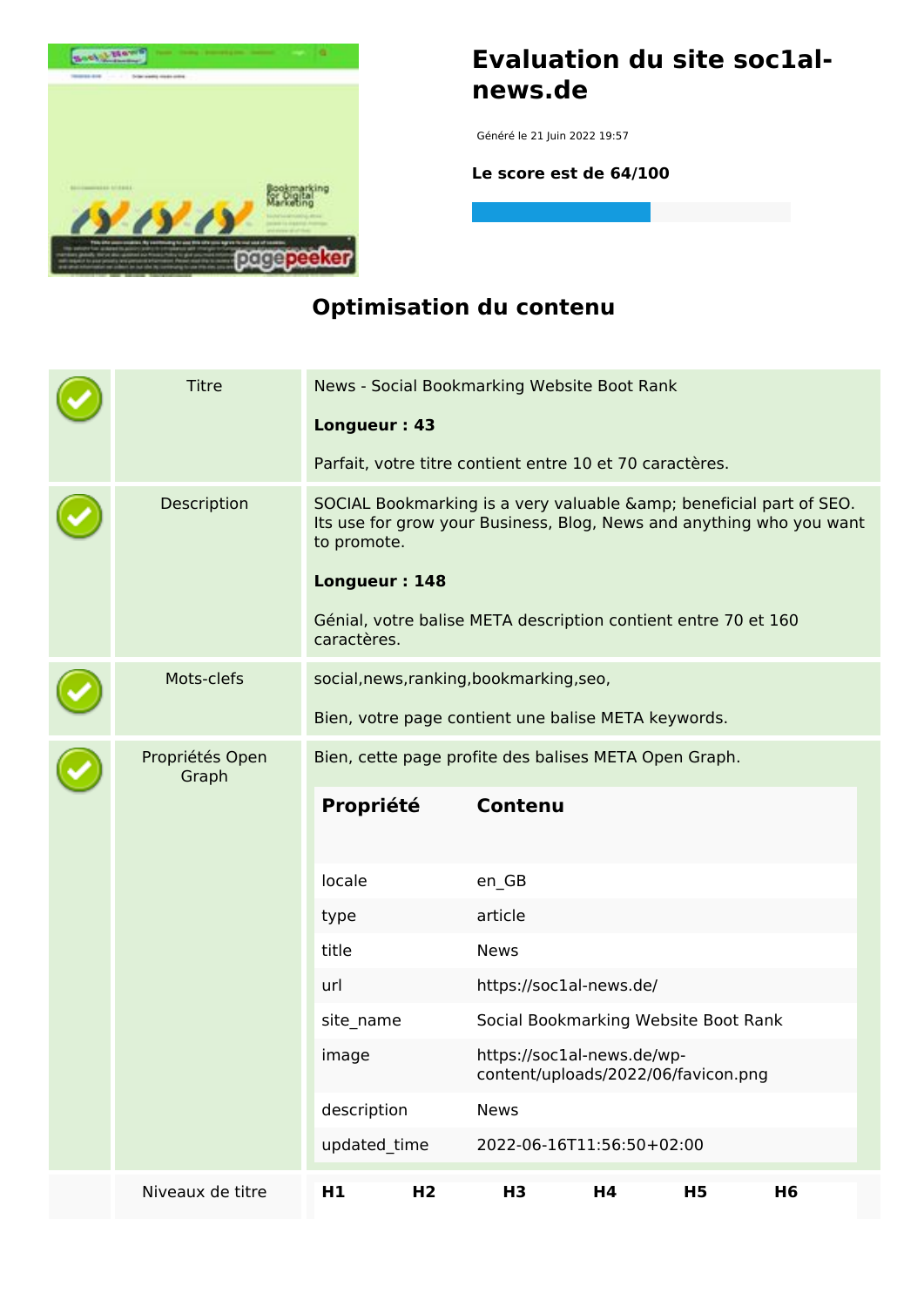# **Optimisation du contenu**

|        | 1 | $\mathbf{1}$<br>• [H1] Bookmarking for Digital Marketing<br>• [H2] Story Categories<br>• [H3] Luxury living now comes with 360 uninterrupted views<br>• [H3] Next Level top Ranking Social Bookmarking Site<br>• [H3] Visit Bookmarking Article help to Boot Traffic<br>• [H3] Next level high rank social Bookmarking Page<br>• [H3] Silk Poncho Dress Shirt noonvao.pk<br>• [H3] Best Kitchen Appliances That You Must Have<br>kitchenpizz.com<br>• [H3] Luxury living now comes with 360 uninterrupted views<br>empirecentrum.com<br>online.website<br>• [H3] hire react developers cronj.com<br>openteggroup.com<br>• [H3] Nete Bidet Seat Attachments Co., Ltd netebath.com<br>• [H3] Best Mobile App Development Company in Chennai for<br>Android webpos.in<br>• [H3] DFC tank pressure vessel manufacturer co., Ltd<br>dfctank.com<br>• [H3] home in mumbai to buy - Shraddha Landmark<br>shraddhalandmark.com<br>• [H3] Next Level top Ranking Social Bookmarking Site<br>seounlimited.xyz<br>Page 60-s.de<br>• [H3] Lenovo Service Center in Mumbai<br>laptopservicecentersmumbai.in<br>• [H3] clothing distributor uk - CKL Clothing Distributor<br>ckl.uk.com<br>• [H3] Non QM Mortgage loans usaprivatemoney.com<br>• [H3] rooms under 5000rs in Ooty - Pandora Hill Resort<br>pandorahillresort.com<br>• [H3] Free SEO website check Tools Online   Get SEO | 27 | 6 | 0 | $\mathbf 0$<br>• [H3] Bookmarking Links List high rank Bookmarking Site seo-<br>• [H3] Guidewire staffing services   Guidewire staffing   OpenTeQ<br>• [H3] 60 Seconds high Ranking free Social Bookmarking service<br>• [H3] borewell contractors in Hyderabad - IRA Tech iratech.in |  |
|--------|---|---------------------------------------------------------------------------------------------------------------------------------------------------------------------------------------------------------------------------------------------------------------------------------------------------------------------------------------------------------------------------------------------------------------------------------------------------------------------------------------------------------------------------------------------------------------------------------------------------------------------------------------------------------------------------------------------------------------------------------------------------------------------------------------------------------------------------------------------------------------------------------------------------------------------------------------------------------------------------------------------------------------------------------------------------------------------------------------------------------------------------------------------------------------------------------------------------------------------------------------------------------------------------------------------------------------------------------------------------------------------------|----|---|---|---------------------------------------------------------------------------------------------------------------------------------------------------------------------------------------------------------------------------------------------------------------------------------------|--|
|        |   | Information sitevaluecheck.net<br>• [H3] Luxury living now comes with 360 uninterrupted views<br>empirecentrum.com<br>online.website<br>• [H3] hire react developers cronj.com<br>openteggroup.com                                                                                                                                                                                                                                                                                                                                                                                                                                                                                                                                                                                                                                                                                                                                                                                                                                                                                                                                                                                                                                                                                                                                                                        |    |   |   | • [H3] Bookmarking Links List high rank Bookmarking Site seo-<br>• [H3] Guidewire staffing services   Guidewire staffing   OpenTeQ                                                                                                                                                    |  |
| Images |   | • [H3] Nete Bidet Seat Attachments Co., Ltd netebath.com<br>• [H4] Recommended Stories<br>$\bullet$ [H4] News<br>• [H4] Trending Tags<br>• [H4] Popular Stories<br>$\bullet$ [H4] Login<br>• [H4] Register<br>Nous avons trouvé 45 image(s) sur cette page Web.                                                                                                                                                                                                                                                                                                                                                                                                                                                                                                                                                                                                                                                                                                                                                                                                                                                                                                                                                                                                                                                                                                           |    |   |   |                                                                                                                                                                                                                                                                                       |  |
|        |   |                                                                                                                                                                                                                                                                                                                                                                                                                                                                                                                                                                                                                                                                                                                                                                                                                                                                                                                                                                                                                                                                                                                                                                                                                                                                                                                                                                           |    |   |   |                                                                                                                                                                                                                                                                                       |  |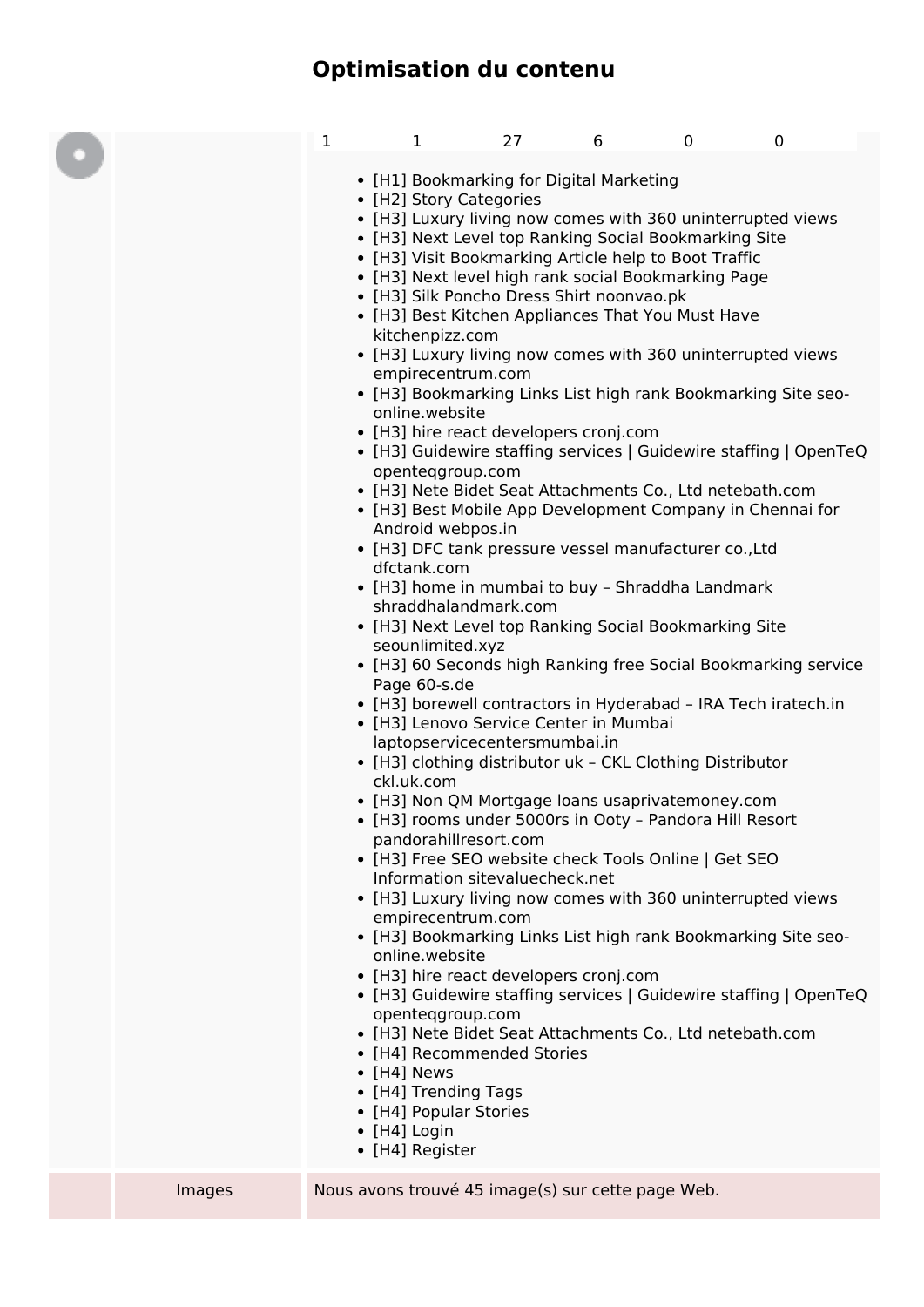### **Optimisation du contenu**

|                  | 1 attribut(s) alt sont vides ou manquants. Ajouter un texte alternatif<br>permet aux moteurs de recherche de mieux comprendre le contenu de<br>vos images. |
|------------------|------------------------------------------------------------------------------------------------------------------------------------------------------------|
| Ratio texte/HTML | Ratio: $7\%$<br>le ratio de cette page texte/HTML est au-dessous de 15 pour cent, ce<br>qui signifie que votre site manque de contenu textuel.             |
| Flash            | Parfait, aucun contenu FLASH n'a été détecté sur cette page.                                                                                               |
| <b>Iframe</b>    | Génial, il n'y a pas d'Iframes détectés sur cette page.                                                                                                    |

### **Liens**

| Réécriture d'URLs                 | Bien. Vos liens sont optimisés!                                           |  |  |
|-----------------------------------|---------------------------------------------------------------------------|--|--|
| Tiret bas dans les<br><b>URLs</b> | Parfait! Aucuns soulignements détectés dans vos URLs.                     |  |  |
| Liens dans la page                | Nous avons trouvé un total de 99 lien(s) dont 0 lien(s) vers des fichiers |  |  |
| <b>Statistics</b>                 | Liens externes : noFollow 0%                                              |  |  |
|                                   | Liens externes : Passing Juice 19.19%                                     |  |  |
|                                   | Liens internes 80.81%                                                     |  |  |

| <b>Texte d'ancre</b>     | <b>Type</b> | Juice         |
|--------------------------|-------------|---------------|
| Popular                  | Interne     | Passing Juice |
| Trending                 | Interne     | Passing Juice |
| <b>Bookmarking Sites</b> | Interne     | Passing Juice |
| <b>Dashboard</b>         | Interne     | Passing Juice |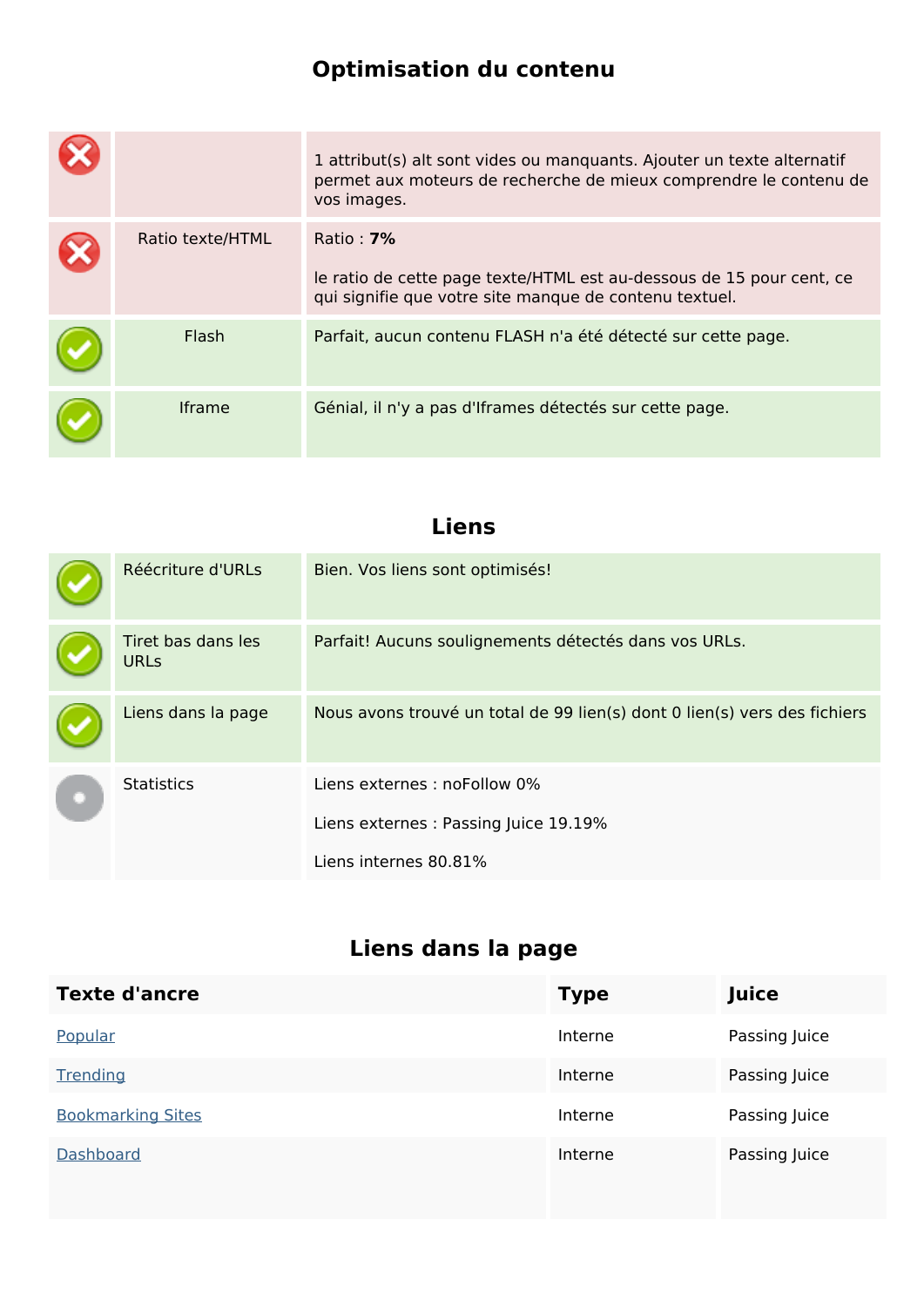| Login                                                 | Interne | Passing Juice |
|-------------------------------------------------------|---------|---------------|
| Luxury living now comes with 360 uninterrupted views  | Interne | Passing Juice |
| <b>Digital Marketing</b>                              | Interne | Passing Juice |
| <b>Next Level top Ranking Social Bookmarking Site</b> | Interne | Passing Juice |
| Visit Bookmarking Article help to Boot Traffic        | Interne | Passing Juice |
| Next level high rank social Bookmarking Page          | Interne | Passing Juice |
| seo bookmarking                                       | Interne | Passing Juice |
| social bookmarking                                    | Interne | Passing Juice |
| get high rank backlinks                               | Interne | Passing Juice |
| free bookmarking service                              | Interne | Passing Juice |
| free bookmarking site                                 | Interne | Passing Juice |
| germany bookmarking site                              | Interne | Passing Juice |
| free social bookmarking                               | Interne | Passing Juice |
| bidets                                                | Interne | Passing Juice |
| seo links list                                        | Interne | Passing Juice |
| next level bookmarking                                | Interne | Passing Juice |
| kitchen appliances                                    | Interne | Passing Juice |
| bidets seat                                           | Interne | Passing Juice |
| links list bookmsrking                                | Interne | Passing Juice |
| home in mumbai to buy                                 | Interne | Passing Juice |
| appliances                                            | Interne | Passing Juice |
| bidets attachment                                     | Interne | Passing Juice |
| seo bookmarking page                                  | Interne | Passing Juice |
| pressure vessels                                      | Interne | Passing Juice |
| guidewire staffing services                           | Interne | Passing Juice |
| 1 BHK Flat in Ambernath                               | Interne | Passing Juice |
| <b>Silk Poncho Dress Shirt</b>                        | Interne | noFollow      |
| noonvao.pk                                            | Externe | Passing Juice |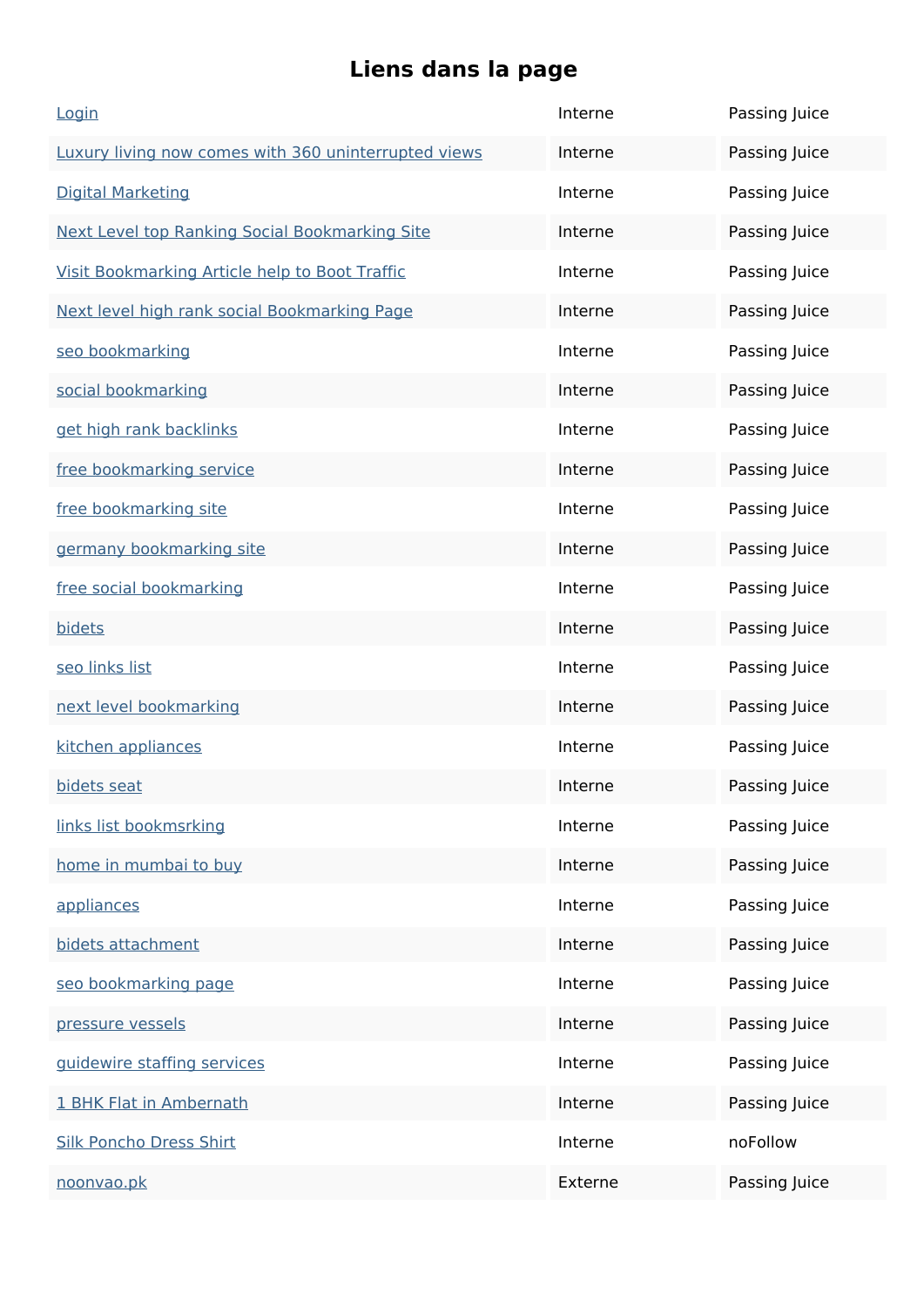| meshal fatima                                                        | Interne | Passing Juice |
|----------------------------------------------------------------------|---------|---------------|
| Shopping                                                             | Interne | Passing Juice |
| <b>Best Kitchen Appliances That You Must Have</b>                    | Interne | noFollow      |
| kitchenpizz.com                                                      | Externe | Passing Juice |
| empirecentrum.com                                                    | Externe | Passing Juice |
| <b>Smith Larry</b>                                                   | Interne | Passing Juice |
| <b>Real Estate</b>                                                   | Interne | Passing Juice |
| Bookmarking Links List high rank Bookmarking Site                    | Interne | noFollow      |
| seo-online.website                                                   | Externe | Passing Juice |
| <b>Elvis</b>                                                         | Interne | Passing Juice |
| <b>SEO</b>                                                           | Interne | Passing Juice |
| Service                                                              | Interne | Passing Juice |
| hire react developers                                                | Interne | noFollow      |
| cronj.com                                                            | Externe | Passing Juice |
| <b>Kate Cross</b>                                                    | Interne | Passing Juice |
| Technology                                                           | Interne | Passing Juice |
| Guidewire staffing services   Guidewire staffing   OpenTeQ           | Interne | noFollow      |
| openteggroup.com                                                     | Externe | Passing Juice |
| <b>Openteg Group</b>                                                 | Interne | Passing Juice |
| Nete Bidet Seat Attachments Co., Ltd                                 | Interne | noFollow      |
| netebath.com                                                         | Externe | Passing Juice |
| Jeawin Huang                                                         | Interne | Passing Juice |
| Best Mobile App Development Company in Chennai for<br><b>Android</b> | Interne | noFollow      |
| webpos.in                                                            | Externe | Passing Juice |
| Saravana kumar                                                       | Interne | Passing Juice |
| DFC tank pressure vessel manufacturer co., Ltd                       | Interne | noFollow      |
| dfctank.com                                                          | Externe | Passing Juice |
| Jeawin Huang                                                         | Interne | Passing Juice |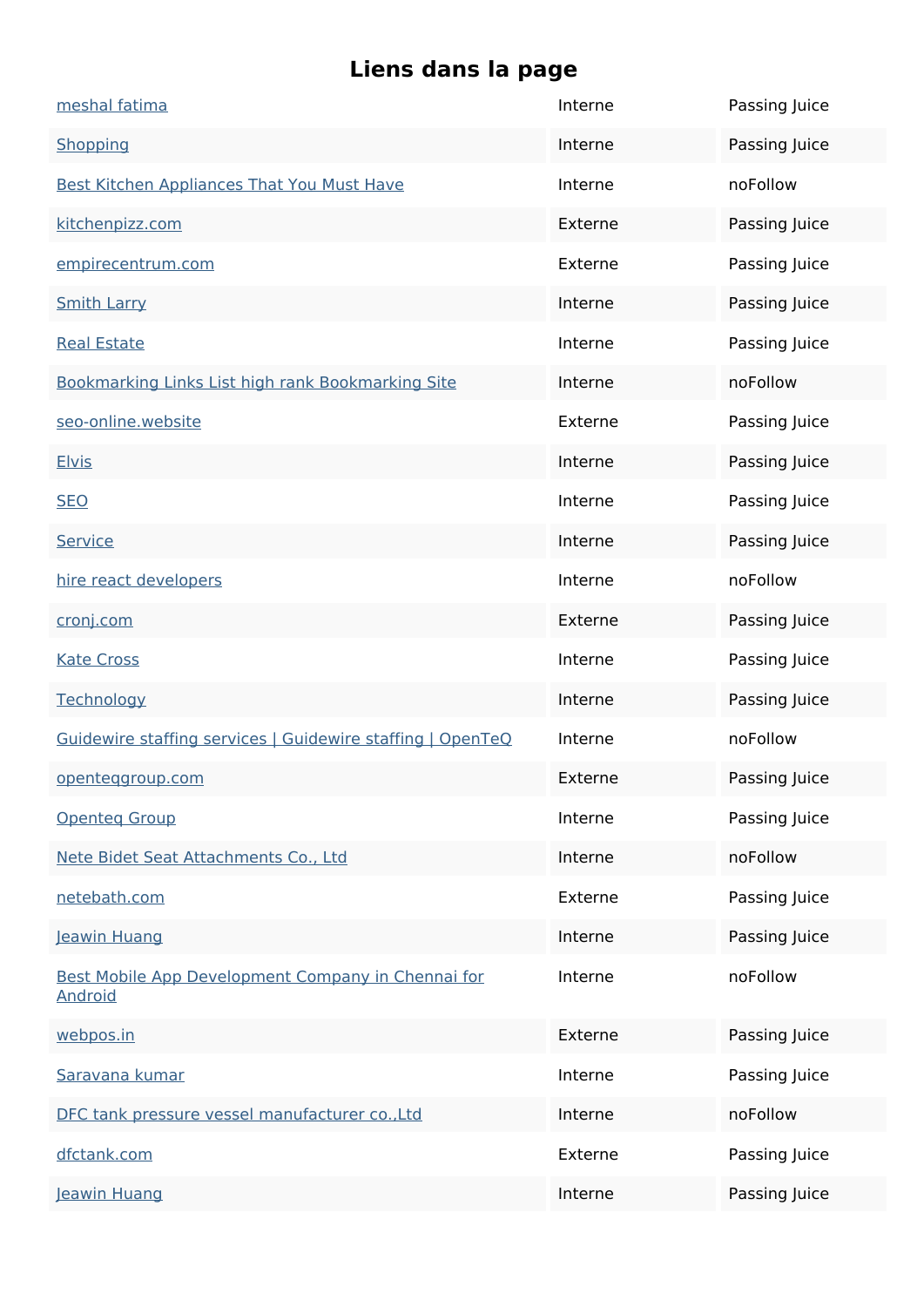| home in mumbai to buy – Shraddha Landmark                       | Interne | noFollow      |
|-----------------------------------------------------------------|---------|---------------|
| shraddhalandmark.com                                            | Externe | Passing Juice |
| shraddha singh                                                  | Interne | Passing Juice |
| seounlimited.xyz                                                | Externe | Passing Juice |
| 60 Seconds high Ranking free Social Bookmarking service<br>Page | Interne | noFollow      |
| $60 - s$ .de                                                    | Externe | Passing Juice |
| borewell contractors in Hyderabad – IRA Tech                    | Interne | noFollow      |
| iratech.in                                                      | Externe | Passing Juice |
| Dev singh                                                       | Interne | Passing Juice |
| Lenovo Service Center in Mumbai                                 | Interne | noFollow      |
| laptopservicecentersmumbai.in                                   | Externe | Passing Juice |
| Ashmita Gaikawad                                                | Interne | Passing Juice |
| clothing distributor uk – CKL Clothing Distributor              | Interne | noFollow      |
| ckl.uk.com                                                      | Externe | Passing Juice |
| abhisek sahu                                                    | Interne | Passing Juice |
| Latest                                                          | Interne | Passing Juice |
| Non QM Mortgage loans                                           | Interne | noFollow      |
| usaprivatemoney.com                                             | Externe | Passing Juice |
| erica kelley                                                    | Interne | Passing Juice |
| rooms under 5000rs in Ooty – Pandora Hill Resort                | Interne | noFollow      |
| pandorahillresort.com                                           | Externe | Passing Juice |
| <b>Veer singh</b>                                               | Interne | Passing Juice |
| World                                                           | Interne | Passing Juice |
| Free SEO website check Tools Online   Get SEO Information       | Interne | noFollow      |
| sitevaluecheck.net                                              | Externe | Passing Juice |
| $\overline{2}$                                                  | Interne | Passing Juice |
| $\overline{3}$                                                  | Interne | Passing Juice |
| Economy                                                         | Interne | Passing Juice |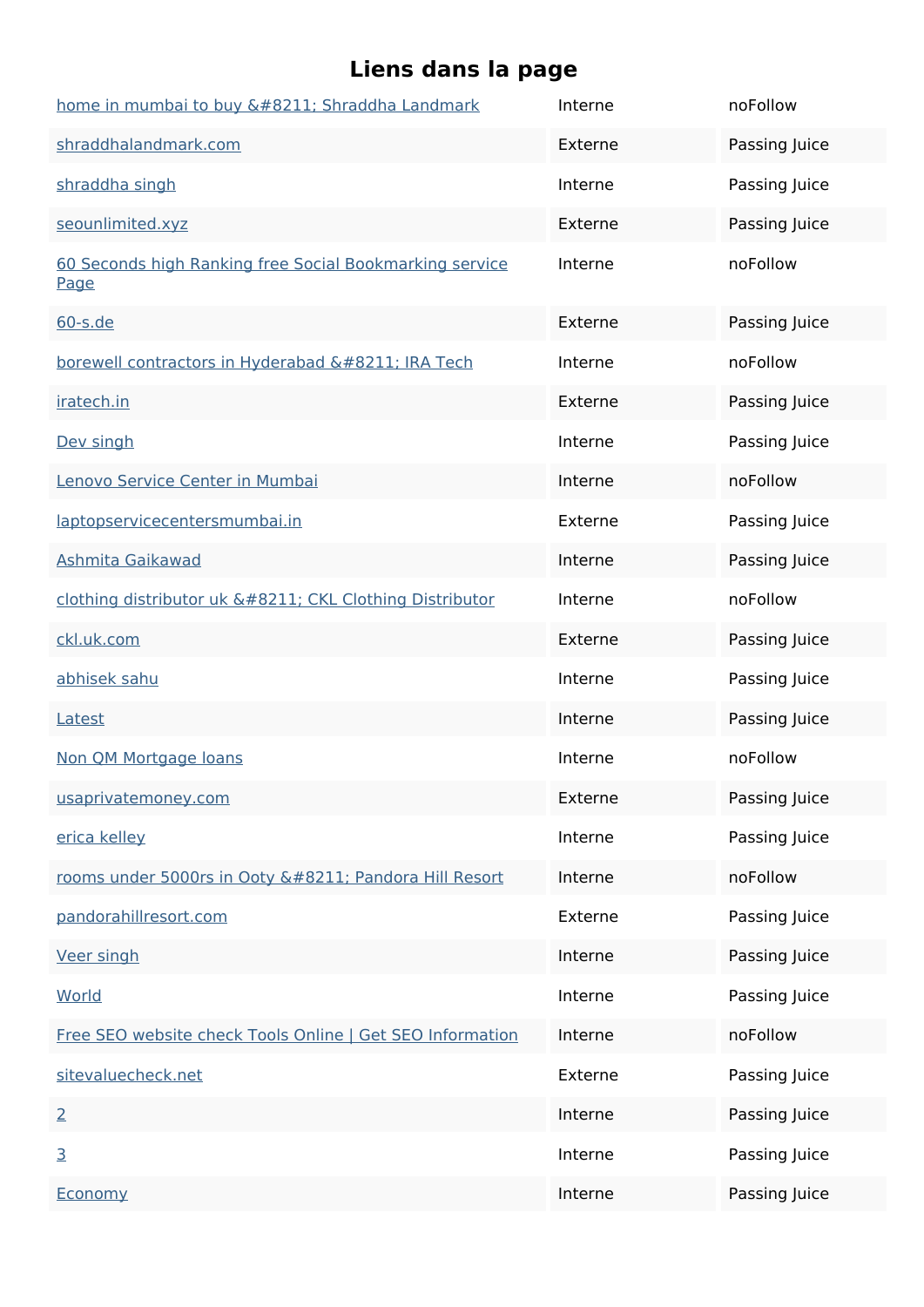| Education                   | Interne | Passing Juice |
|-----------------------------|---------|---------------|
| <b>Family</b>               | Interne | Passing Juice |
| <b>Health</b>               | Interne | Passing Juice |
| Magazine                    | Interne | Passing Juice |
| Regional                    | Interne | Passing Juice |
| high rank backlinks         | Interne | Passing Juice |
| get backlinks bookmarking   | Interne | Passing Juice |
| digital marketing bookmarks | Interne | Passing Juice |
| Sri Lanka Ferienhaus        | Externe | Passing Juice |
| Register                    | Interne | Passing Juice |
| <b>Privacy Policy</b>       | Interne | Passing Juice |

#### **Mots-clefs**

|  | Nuage de mots-clefs | seo marketing ago service bookmarking<br>social site week free digital |
|--|---------------------|------------------------------------------------------------------------|
|--|---------------------|------------------------------------------------------------------------|

### **Cohérence des mots-clefs**

| <b>Mot-clef</b> | <b>Contenu</b> | <b>Titre</b> | <b>Mots-</b><br>clefs | <b>Descripti</b><br>on | <b>Niveaux</b><br>de titre |
|-----------------|----------------|--------------|-----------------------|------------------------|----------------------------|
| bookmarking     | 27             |              | an a                  |                        |                            |
| ago             | 15             | ×            | ×                     | ×                      | ×                          |
| social          | 11             |              |                       |                        |                            |
| site            | 11             | an al        | ×                     | ×                      |                            |
| marketing       | 9              | ×            | ×                     | ×                      |                            |

### **Ergonomie**

| Url | Domaine: soc1al-news.de |
|-----|-------------------------|
|     | Longueur : $14$         |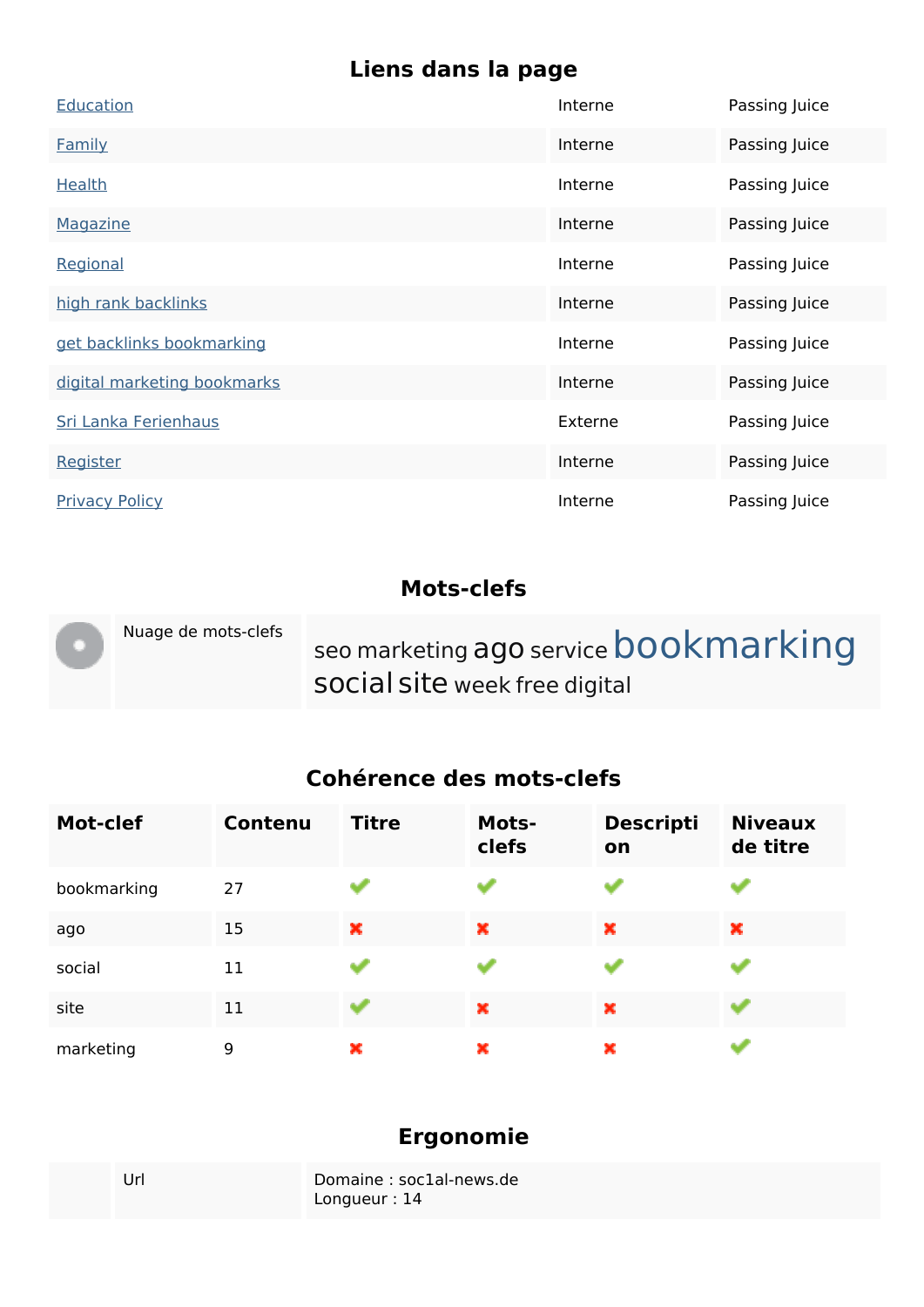# **Ergonomie**

| Favicon            | Génial, votre site web dispose d'un favicon.             |
|--------------------|----------------------------------------------------------|
| Imprimabilité      | Génial. L'impression est optimisée grâce aux styles CSS. |
| Langue             | Bien. Votre langue est : en.                             |
| <b>Dublin Core</b> | Cette page ne profite pas des métadonnées Dublin Core.   |

#### **Document**

|  | Doctype                | <b>HTML5</b>                                                                  |                                                                                 |  |
|--|------------------------|-------------------------------------------------------------------------------|---------------------------------------------------------------------------------|--|
|  | Encodage               | Parfait. Votre charset est UTF-8.                                             |                                                                                 |  |
|  | Validité W3C           | Erreurs: 73<br>Avertissements: 70                                             |                                                                                 |  |
|  | E-mail confidentialité | Génial, aucune adresse e-mail n'a été trouvé sous forme de texte!             |                                                                                 |  |
|  | <b>HTML obsolètes</b>  | Génial! Nous n'avons pas trouvé de balises HTML obsolètes dans votre<br>code. |                                                                                 |  |
|  | Astuces vitesse        |                                                                               | Excellent, votre site n'utilise pas de tableaux imbriqués.                      |  |
|  |                        | ×                                                                             | Mauvais, votre site web utilise des styles css inline.                          |  |
|  |                        | ×                                                                             | Mauvais, votre site web contient trop de fichiers CSS (plus de<br>4).           |  |
|  |                        | ×                                                                             | Mauvais, votre site web contient trop de fichiers javascript<br>(plus de $6$ ). |  |
|  |                        |                                                                               | Parfait : votre site tire parti de gzip.                                        |  |